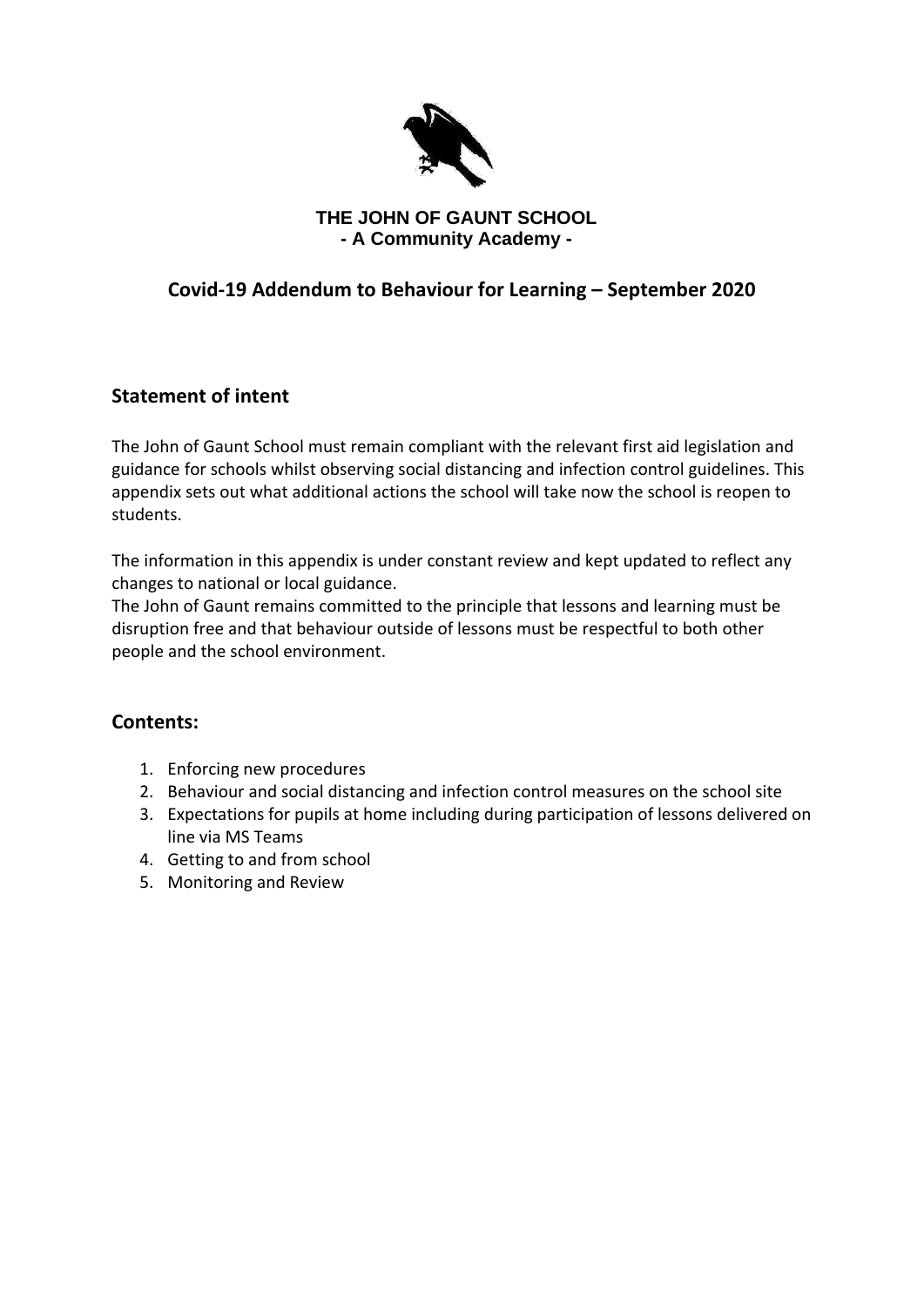#### **1. Enforcing new procedures**

1.1 The school will ensure that any changes to the way the school addresses and manages behaviour are communicated effectively to relevant groups, staff, students and parents / carers.

1.2 Staff are informed about the way that the expectations relating to students' behaviour and actions may be adapted due to the restrictions resulting from the Covid– 19 pandemic.

### 2. **Behaviour and Social distancing and infection control measures on the School Site**

In line with the expectations outlined in the Covid -19 Addendum to the Medical Conditions Policy September 2020 the following expectations apply to all students unless there is prior agreement with a senior member of staff or the SENCO.

Refusal to follow the new behaviour directions and expectations will be recorded on Class Charts and may result in students sent to the Behavioural and Pastoral Support Centre

Students have been allocated to a 'Year Group Bubble' and must remain in this bubble whilst in school. They should refrain from mixing with the students from other year groups including, where possible, on the journey to and from school.

2.1 Students must enter and exit the school by the gate that has been designated as the entry / exit point for their year group. Where students attempt to enter the school via a gate that is not allocated to their year group they will be turned away and asked to go through the correct gate. They must go straight to their allocated area. Students must not be on the school site outside of the normal school day.

2.2. The school has a clearly marked one-way system. Students must follow the arrows on the one-way system at all times. Students will be redirected if they are not following this system.

2.3 Each year group has their own allocated section of the school (see COVID Regulation Map). Students must remain inside this area during lessons and free time (Before/after school and Break and lunch time) unless specifically instructed to go elsewhere by a member of staff or they have a lesson which requires them to go to a subject specialist class room such as science or P.E. Students must also use the toilets allocated to their year group and the space allocated as a Year group Canteen space.

2.4 Students must sanitise their hands on entering the classroom.

2.5 students must walk directly to their assigned desk. students must only sit at their assigned desk. students must not touch any desk assigned to another student or any equipment on a desk assigned to another student.

2.6. Students must not act in anyway which compromises the health and well being of any other member of the school community. This includes (but is not limited to)

● refusing to sanitise hands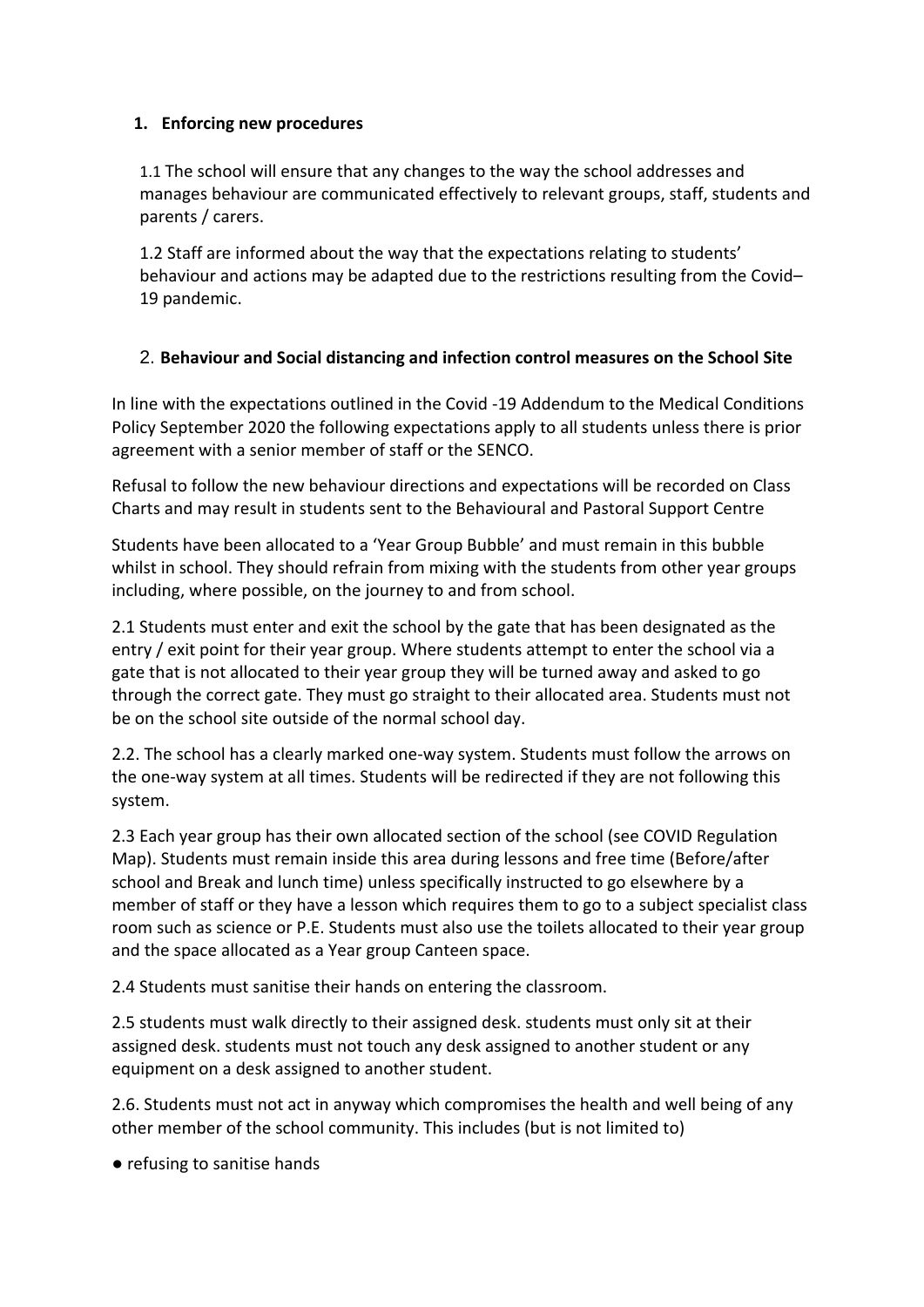- not moving directly to the allocated classroom
- deliberately making contact, or attempting to make contact, with another person

● deliberately and unnecessarily performing actions associated with symptoms of Covid-19, for example, but not limited to, coughing and/or sneezing

● not attempting to cover the nose and mouth with a tissue or arm when coughing and/or sneezing.

Where this happens, the students will be sent to the PBSC for the remainder of the day and may, in those instances which have been identified and significantly harmful, result in the student being excluded for a fixed term period.

2.7 Students must wear masks when is transit between lessons and between designated year group outside areas. If a student has lost or broken their mask they must report to the PBSC to collect a replacement. This will be recorded on class charts as a lack of equipment.

#### 3**. Expectations for pupils at home including during participation of lessons delivered on line via MS Teams**

If pupils are not in school, we expect them to follow the expectations set out below. Parents and carers should be aware of these expectations and support the school in ensuring their children follow them. Parents and carers must contact the School if they think their child might not be able to comply with some or all of the expectations, so The John of Gaunt School staff are able to consider alternative arrangements or support measures with the student.

3.1 If a student is individually self-isolating then they must follow the work that has been set on class charts for the two week period of isolation. Any queries can be directly emailed to their subject teacher.

3.2 Where a whole year group must be sent home to quarantine, lessons will be delivered on line via MS Teams. Students will follow their normal timetable including attending tutor time.

3.3 Students are prohibited from taking screenshots, recording lessons or engaging in private chats during online lessons.

3.4. Students must follow the same behaviour expectations as they would in a classroom-based lesson. First reminders will be issued where appropriate and second warnings will result in the student being removed from the lesson by the class teacher

3.5 Positive behaviour will be rewarded with the student being awarded a positive behaviour point on class charts.

3.6 To address safeguarding concerns relating to live online teaching we are only able to allow students to work and remain in a lesson without a camera if a parent has emailed the pastoral lead for that year group to confirm a webcam is not available and confirm that the student will be monitored and vouch for the safety and conduct of that student whilst in a lesson.

If a student refuses to turn on their webcam and we have not had communication from their parents we will ask them to work on the set work on class charts rather than participating in their live lessons. The register will record them as not attended and one of the year team will be in contact to offer support